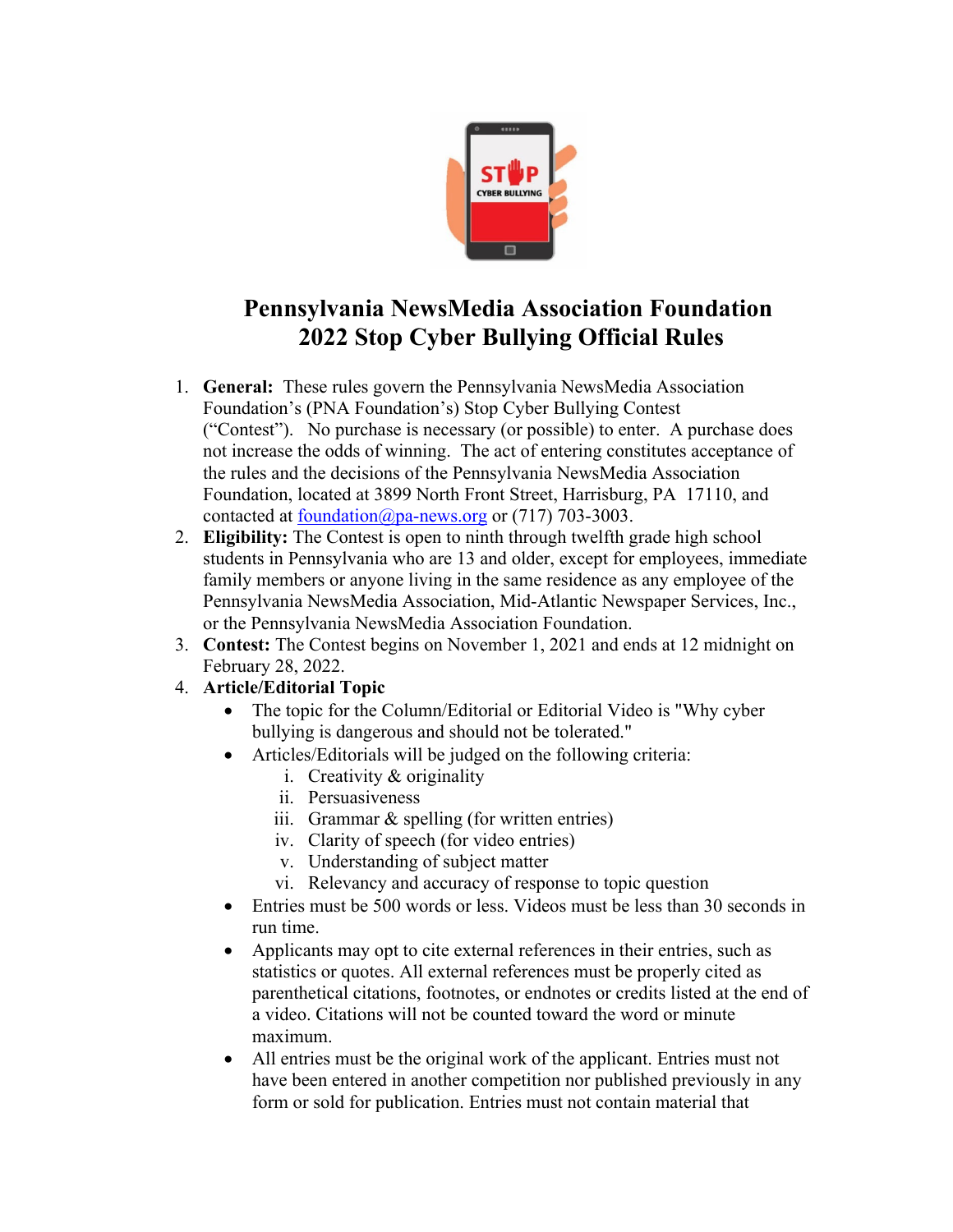infringes on the intellectual property rights of others. Any entry that violates these rules will be disqualified and any awards made for such entry will be rescinded and must be returned.

- 5. **Prize(s):** A \$500 prize will be awarded to the statewide winner. Depending upon the number and quality of entries, additional cash prizes may be awarded. The winning statewide essay(s)/videos will be determined by a judging committee selected by the PNA Foundation, in its sole discretion. Applicants may submit their entries directly to the PNA Foundation, or as part of a newspaper contest, but they may submit only one entry. Participating newspapers will submit their winning entries to the PNA Foundation by February 28, 2022.
- 6. **How to Enter** 
	- An applicant submitting entries directly to the PNA Foundation must submit his or her article/editorial by mail, at the address listed above or via email (mailto:foundation@pa-news.org), no later than February 28, 2022. Videos must be posted to YouTube, Vimeo, Instagram or TikTok with a link provided via email (mailto:foundation@pa-news.org). Essays or video links received after 11:59 p.m. on February 28, will not qualify and will not be considered. Essay entries submitted electronically to the PNA Foundation must be submitted as a .doc (Microsoft Word 2003), .docx (Microsoft Word 2007/2010/2013/2016), .odt (OpenOffice.org), .txt (plain text) file or a PDF (Portable Document Format). Videos should be hosted on a video website with only a link provided for judging. Entries submitted in an alternate file format and entries that contain corrupted data which cannot be opened will not qualify and will not be considered. The file must be under 1.0 MB in size. Entries submitted with an incomplete or non-conforming application form or format or by an applicant who does not meet the qualifications of the competition will not qualify and will not be considered for any award.
	- An applicant submitting entries to a participating news media company must follow the rules set forth by that company.

## 7. **Conditions for Participation**

- All submitted entries become the exclusive intellectual property of the participating newspapers and the PNA Foundation, and the newspapers and the PNA Foundation obtain all rights to use and republish all or any part of such entry upon submission.
- PNA Foundation and PNA members may use prize winners' names, likeness, and other identifying information (such as hometown, school, or grade) in promotional materials relating to this competition.
- Winners (or their parents or guardians) will be required to sign an affidavit of eligibility, originality, and compliance with the official rules, a liability release, and a publicity release as a condition to receiving their prize.
- All taxes shall be the responsibility of the winners of the competition.
- By submitting an application and/or entry to the PNA Foundation or participating newspaper, the applicant agrees to all of the terms and conditions set forth in these Official Rules and on the PNA website.